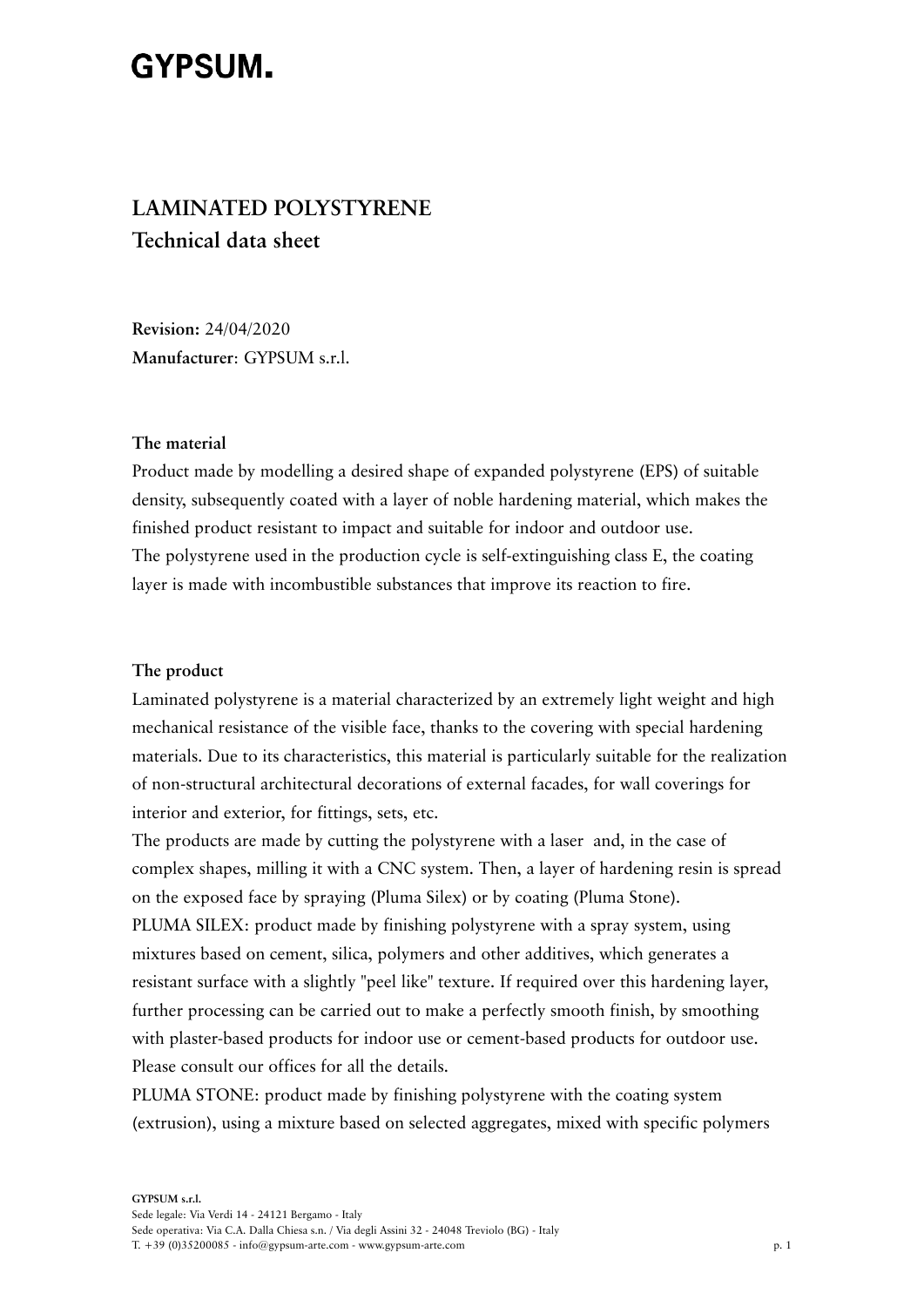and other additives, which generates a very resistant surface, which is extraordinarily elastic and with a well-defined appearance. It is possible to produce artefacts with a maximum size of 500x300x2000h mm.

Products made with laminated polystyrene allow fine and durable finished works to be realized.

The production cycle needs a forced and controlled drying of the products in a special hot air dryer (about 50°C), in order to guarantee achievement of the final mechanical performance in a very short time.

The products arrive on site ready to use and, once laid and grouted on the joints, must be painted with outdoor products. We recommend an elastomeric cycle.

## **The project**

GYPSUM works alongside architects and designers to give the best technical support during the design phase, assessing the customer's request to provide the right construction suggestions for the artefacts, the possibility of splitting them into parts and the correct implementation.

Our technical staff will support the designer through 2D and/or 3D CAD drawings, as well as through physical samples.

Whether it is a single piece or a series production, we are able to guarantee a constant and high quality standard of the product.

# **Technical features**

The materials used during production are the result of lengthy research. For this reason every raw material and every additive are carefully chosen and purchased only from suppliers who can guarantee to supply consistent-quality materials.

#### **- Polystyrene**

Foamed polystyrene: white or with graphite, type AE Polystyrene density: 15-30 kg/mc

### - **Hardening material type: Pluma Silex**

Polystyrene density: 15-30 kg/mc. Hardening material: resin based on cement, silica, polymers, other additives. Curing time: 21 days at 18-20°C.